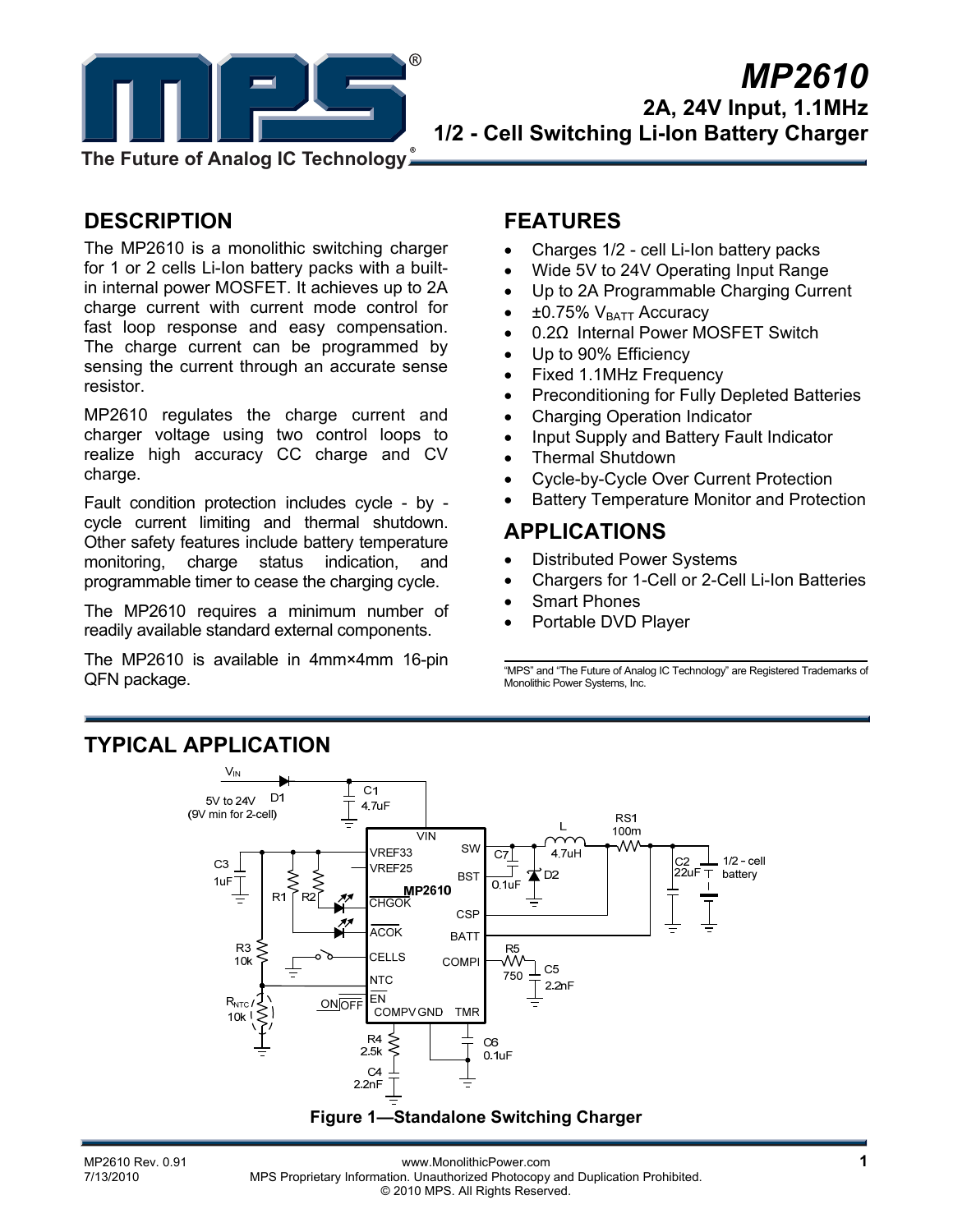| Part Number* | Package       | <b>Top Marking</b> | Free Air Temperature $(T_A)$       |
|--------------|---------------|--------------------|------------------------------------|
| MP2610ER     | 4mm×4mm QFN16 | 2610ER             | $-20^{\circ}$ C to $+85^{\circ}$ C |

### **ORDERING INFORMATION**

\* For Tape & Reel, add suffix-z (e.g. MP2610ER-Z); For RoHS Compliant packaging, add suffix-LF (e.g. MP2610ER-LF-Z)



# **ABSOLUTE MAXIMUM RATINGS (1)**

| Continuous Power Dissipation $(T_A = +25^{\circ}C)^{(2)}$ |  |
|-----------------------------------------------------------|--|
|                                                           |  |
|                                                           |  |
|                                                           |  |
| Storage Temperature -65°C to +150°C                       |  |
|                                                           |  |

# *Recommended Operating Conditions* **(3)**

Supply Voltage VIN ..............................5V to 24V Operating Junct.Temp $(T_J)$ ........ -20 $\textdegree$ C to +125 $\textdegree$ C

### *Thermal Resistance* **(4)** *θJA θJC* 4mm×4mm QFN16................. 46.......10... °C/W

#### **Notes:**

- 1) Exceeding these ratings may damage the device.
- 2) The maximum allowable power dissipation is a function of the maximum junction temperature  $T_J(MAX)$ , the junction-toambient thermal resistance  $\theta_{JA}$ , and the ambient temperature  $T_A$ . The maximum allowable continuous power dissipation at any ambient temperature is calculated by  $P_D(MAX)=(T_J(MAX)-T_J(MAX)-T_J(MAX)-T_J(MAX)-T_J(MAX)$  $T_A$ )/  $\theta_{JA}$ . Exceeding the maximum allowable power dissipation will cause excessive die temperature, and the regulator will go into thermal shutdown. Internal thermal shutdown circuitry protects the device from permanent damage.
- 3) The device is not guaranteed to function outside of its operating conditions.
- 4) Measured on JESD51-7 4-layer board.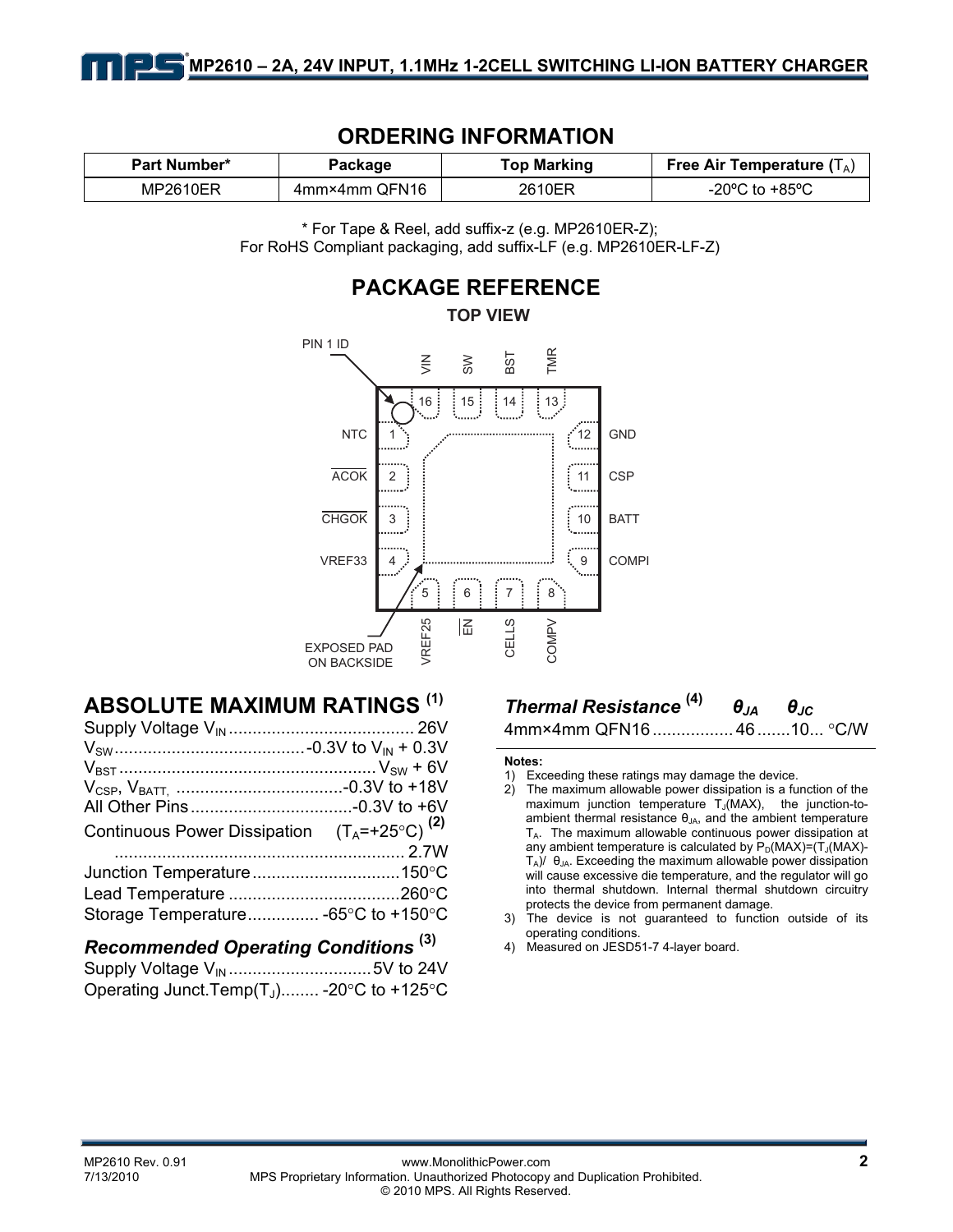### **ELECTRICAL CHARACTERISTICS**

| <b>Parameters</b>                                      | Symbol                   | <b>Condition</b>                   | Min   | <b>Typ</b>     | <b>Max</b> | <b>Units</b>  |  |
|--------------------------------------------------------|--------------------------|------------------------------------|-------|----------------|------------|---------------|--|
| <b>Terminal Battery Voltage</b>                        |                          | CELLS=0V                           | 4.168 | 4.2            | 4.232      | V             |  |
|                                                        | V <sub>BATT</sub>        | CELLS= VREF33                      | 8.337 | 8.4            | 8.463      |               |  |
| CSP, BATT Current                                      | $I_{CSP}$ , $I_{BATT}$   | Charging disabled                  |       |                | 1          | μA            |  |
| Switch On Resistance                                   | $R_{DS(ON)}$             |                                    |       | 0.2            |            | Ω             |  |
| Switch Leakage                                         |                          | $EN = 4V, V_{SW} = 0V$             |       | 0              | 10         | μA            |  |
| <b>Peak Current Limit</b>                              |                          | CC Mode                            |       | 3.8            |            | A             |  |
|                                                        |                          | <b>Trickle Mode</b>                |       | 1.75           |            | A             |  |
| CC current                                             | $I_{\rm CC}$             | $RS1 = 100 \text{m}\Omega$         | 1.8   | 2.0            | 2.2        | A             |  |
| Trickle charge current                                 | <b>ITRICKLE</b>          |                                    |       | 10%            |            | $I_{\rm CC}$  |  |
| <b>Trickle</b><br>voltage<br>charge                    |                          | CELLS=0V                           |       | 2.8            |            | V             |  |
| threshold                                              |                          | CELLS=3.3V                         |       | 5.6            |            | V             |  |
| Trickle charge hysteresis                              |                          |                                    |       | 350            |            | mV            |  |
| Termination current threshold                          | $I_{BF}$                 |                                    | 5%    | 10%            | 15%        | $I_{\rm CC}$  |  |
| <b>Oscillator Frequency</b>                            | $\mathsf{f}_\mathsf{SW}$ | CELLS=0V,<br>$V_{BAT} = 4.5V$      |       | 1.1            |            | <b>MHz</b>    |  |
| Fold-back Frequency                                    |                          | $V_{BAT} = 0V$                     |       | 350            |            | kHz           |  |
| Maximum Duty Cycle                                     |                          |                                    | 87    |                |            | %             |  |
| Maximum<br>current<br>Sense<br>Voltage (CSP to BATT)   | $V_{\text{SENSE}}$       |                                    | 170   | 200            | 230        | mV            |  |
| Minimum On Time                                        | $t_{ON}$                 | CELLS=0V,<br>$V_{BAT} = 5V$        |       | 100            |            | ns            |  |
| Under<br>Lockout<br>Voltage<br><b>Threshold Rising</b> |                          |                                    | 3     | 3.2            | 3.4        | V             |  |
| Under<br>Voltage<br>Lockout<br>Threshold Hysteresis    |                          |                                    |       | 200            |            | mV            |  |
| Open-drain<br>sink<br>current<br>(ACOK), (CHGOK)       |                          | $V_{DRAIN} = 0.3V$                 | 5     |                |            | mA            |  |
| Dead-battery indication                                |                          | Stay at trickle mode               |       | 30             |            | min           |  |
| <b>Termination delay</b>                               |                          | Time after I <sub>BF</sub> reached |       | 1              |            | min           |  |
| Recharge threshold at VBATT                            | <b>V</b> RECHG           |                                    |       | 4.0            |            | V/cell        |  |
| <b>Recharge Hysteresis</b>                             |                          |                                    |       | 100            |            | mV/Cell       |  |
| <b>NTC</b><br>Low<br>Temp<br>Rising<br>Threshold       |                          | $RNTC=NCP18XH103 (0°C)$            |       | 73             |            | %of<br>VREF33 |  |
|                                                        |                          | <b>Recovery Hysteresis</b>         |       | 3              |            |               |  |
| <b>NTC</b><br>Temp<br>Falling<br>High                  |                          | $RNTC=NCP18XH103 (50°C)$           |       | 30             |            | %of<br>VREF33 |  |
| Threshold                                              |                          | <b>Recovery Hysteresis</b>         |       | $\overline{2}$ |            |               |  |
| VIN min head-room (reverse<br>blocking)                |                          | VIN - VBATT                        |       | 180            |            | mV            |  |

### $V_{\text{in}}$  = 19V, T<sub>r</sub> = +25°C, CELLS=0V, unless otherwise noted.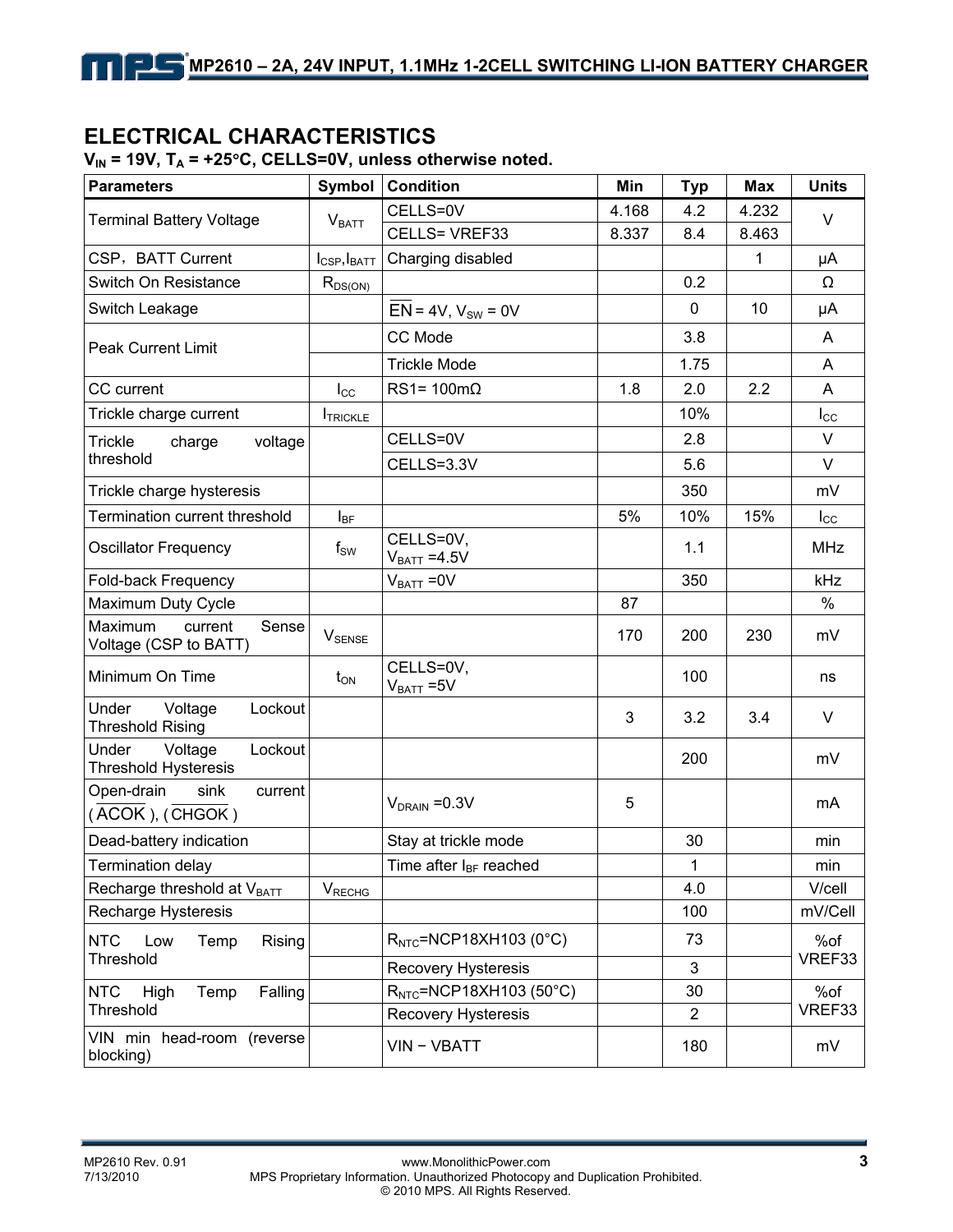# **ELECTRICAL CHARACTERISTICS** *(continued)*

V<sub>IN</sub> = 19V, T<sub>A</sub> = +25°C, CELLS=0V, unless otherwise noted.

| <b>Parameters</b>          | Symbol | <b>Condition</b>                                                                          | Min | <b>Typ</b> | <b>Max</b> | <b>Units</b> |  |
|----------------------------|--------|-------------------------------------------------------------------------------------------|-----|------------|------------|--------------|--|
|                            |        | $EN = 4V$                                                                                 |     | 0.16       |            | mA           |  |
| Supply Current (Shutdown)  |        | $EN = 4V$ ,<br>VREF33<br>Consider<br>pin output current.<br>$R_3 = 10k$ , $R_{NTC} = 10k$ |     | 0.32       |            | mA           |  |
| Supply Current (Quiescent) |        | EN=0V, CELLS=0V                                                                           |     |            | 2.0        | mA           |  |
| EN Input Low Voltage       |        |                                                                                           |     |            | 0.4        | $\vee$       |  |
| EN Input High Voltage      |        |                                                                                           | 1.8 |            |            | $\vee$       |  |
|                            |        | $EN = 4V$                                                                                 |     | 4          |            | μA           |  |
| <b>EN Input Current</b>    |        | $EN = 0V$                                                                                 |     | 0.2        |            |              |  |
| <b>Thermal Shutdown</b>    |        |                                                                                           |     | 150        |            | $^{\circ}C$  |  |
| VREF25 output voltage      |        |                                                                                           |     | 2.5        |            | $\vee$       |  |
| VREF33 output voltage      |        |                                                                                           |     | 3.3        |            | $\vee$       |  |
| VREF33 load regulation     |        | $I_{LOAD} = 0$ to 10mA                                                                    |     | 30         | 50         | mV           |  |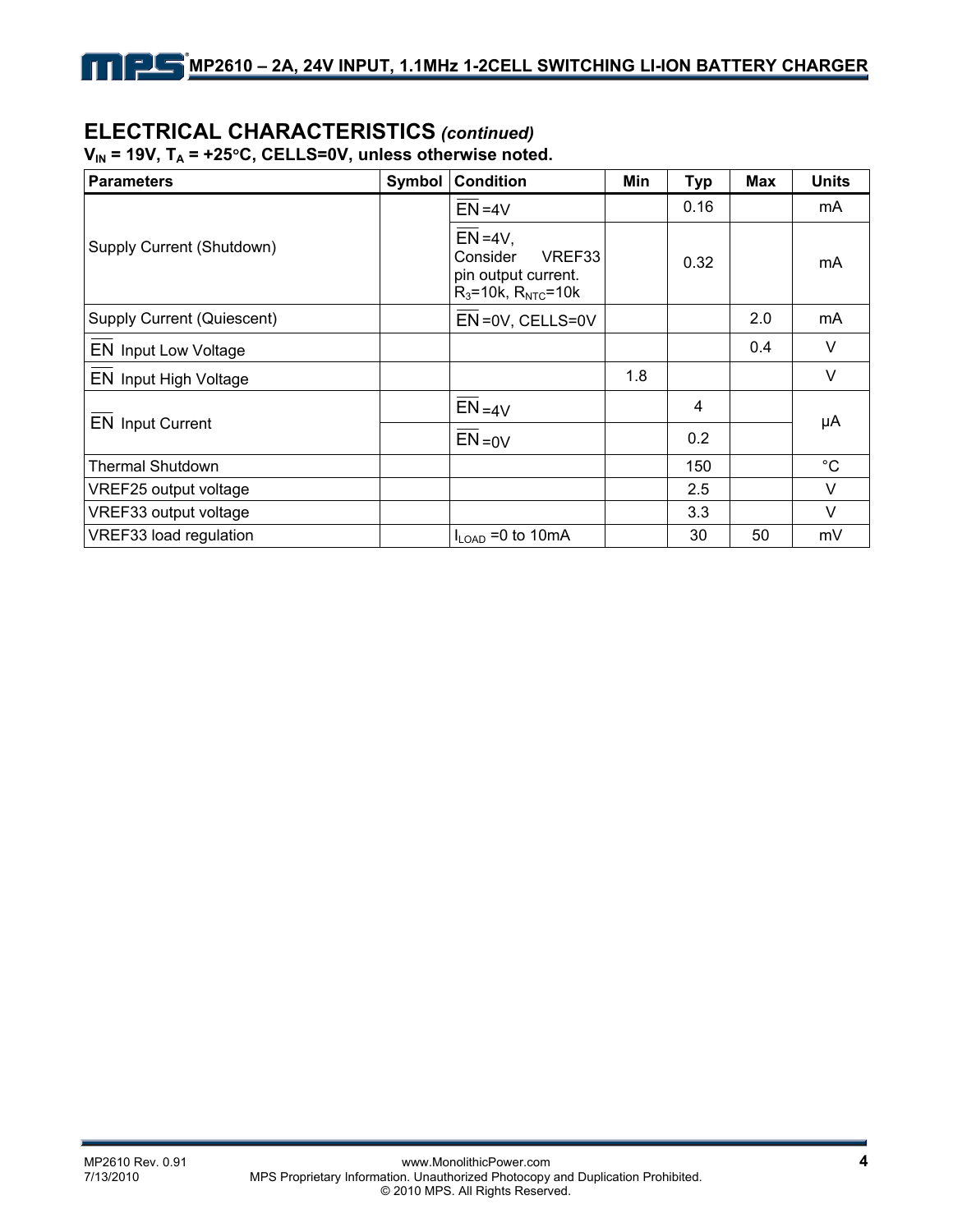# **PIN FUNCTIONS**

| Pin $#$          | <b>Name</b>            | <b>Description</b>                                                                                                                                                                                                                                                                                                                                                                     |  |
|------------------|------------------------|----------------------------------------------------------------------------------------------------------------------------------------------------------------------------------------------------------------------------------------------------------------------------------------------------------------------------------------------------------------------------------------|--|
| 1                | <b>NTC</b>             | Thermistor Input. Connect a resistor from this pin to the pin VREF33 and the Thermistor<br>from this pin to ground.                                                                                                                                                                                                                                                                    |  |
| $\overline{2}$   | <b>ACOK</b>            | Valid Input Supply Indicator. A logic LOW on this pin indicates the presence of a valid<br>input supply.                                                                                                                                                                                                                                                                               |  |
| 3                | <b>CHGOK</b>           | Charging Completion Indicator. A logic LOW indicates charging operation. The pin will<br>become an open drain once the charging is completed or suspended.                                                                                                                                                                                                                             |  |
| 4                | VREF33                 | Internal linear regulator 3.3V reference output. Bypass to GND with a 1µF ceramic<br>capacitor.                                                                                                                                                                                                                                                                                        |  |
| 5                | VREF25                 | Internal linear regulator 2.5V reference output.                                                                                                                                                                                                                                                                                                                                       |  |
| 6                | EN                     | On/Off Control Input.                                                                                                                                                                                                                                                                                                                                                                  |  |
| $\overline{7}$   | <b>CELLS</b>           | Command Input for the Number of Li-Ion Cells. Connect this pin to VREF33 for 2-cell<br>operation or ground the pin for 1-cell operation. Do not leave this pin float.                                                                                                                                                                                                                  |  |
| 8                | <b>COMPV</b>           | V-LOOP Compensation. Connect this pin with a capacitor and a resistor.                                                                                                                                                                                                                                                                                                                 |  |
| $\boldsymbol{9}$ | <b>COMPI</b>           | I-LOOP Compensation. Connect this pin with a capacitor and a resistor.                                                                                                                                                                                                                                                                                                                 |  |
| 10               | <b>BATT</b>            | Positive Battery Terminal.                                                                                                                                                                                                                                                                                                                                                             |  |
| 11               | <b>CSP</b>             | Battery Current Sense Positive Input. Connect a resistor RS1 between CSP and BATT.<br>The full charge current is: $I_{CHG}(A) = \frac{200mV}{RS1(m\Omega)}$ .                                                                                                                                                                                                                          |  |
| 12               | GND,<br>Exposed<br>Pad | Ground. This pin is the voltage reference for the regulated output voltage. For this reason<br>care must be taken in its layout. This node should be placed outside of the switching<br>diode (D2) to the input ground path to prevent switching current spikes from inducing<br>voltage noise into the part. Connect exposed pad to ground plane for optional thermal<br>performance. |  |
| 13               | <b>TMR</b>             | Set time constant. 0.1µA current charges and discharges the external cap.                                                                                                                                                                                                                                                                                                              |  |
| 14               | <b>BST</b>             | Bootstrap. This capacitor is needed to drive the power switch's gate above the supply<br>voltage. It is connected between SW and BS pins to form a floating supply across the<br>power switch driver.                                                                                                                                                                                  |  |
| 15               | SW                     | Switch Output.                                                                                                                                                                                                                                                                                                                                                                         |  |
| 16               | IN                     | Supply Voltage. The MP2610 operates from a 5V to 24V unregulated input to charge $1~2$<br>cell li-ion battery. Capacitor is needed to prevent large voltage spikes from appearing at<br>the input.                                                                                                                                                                                     |  |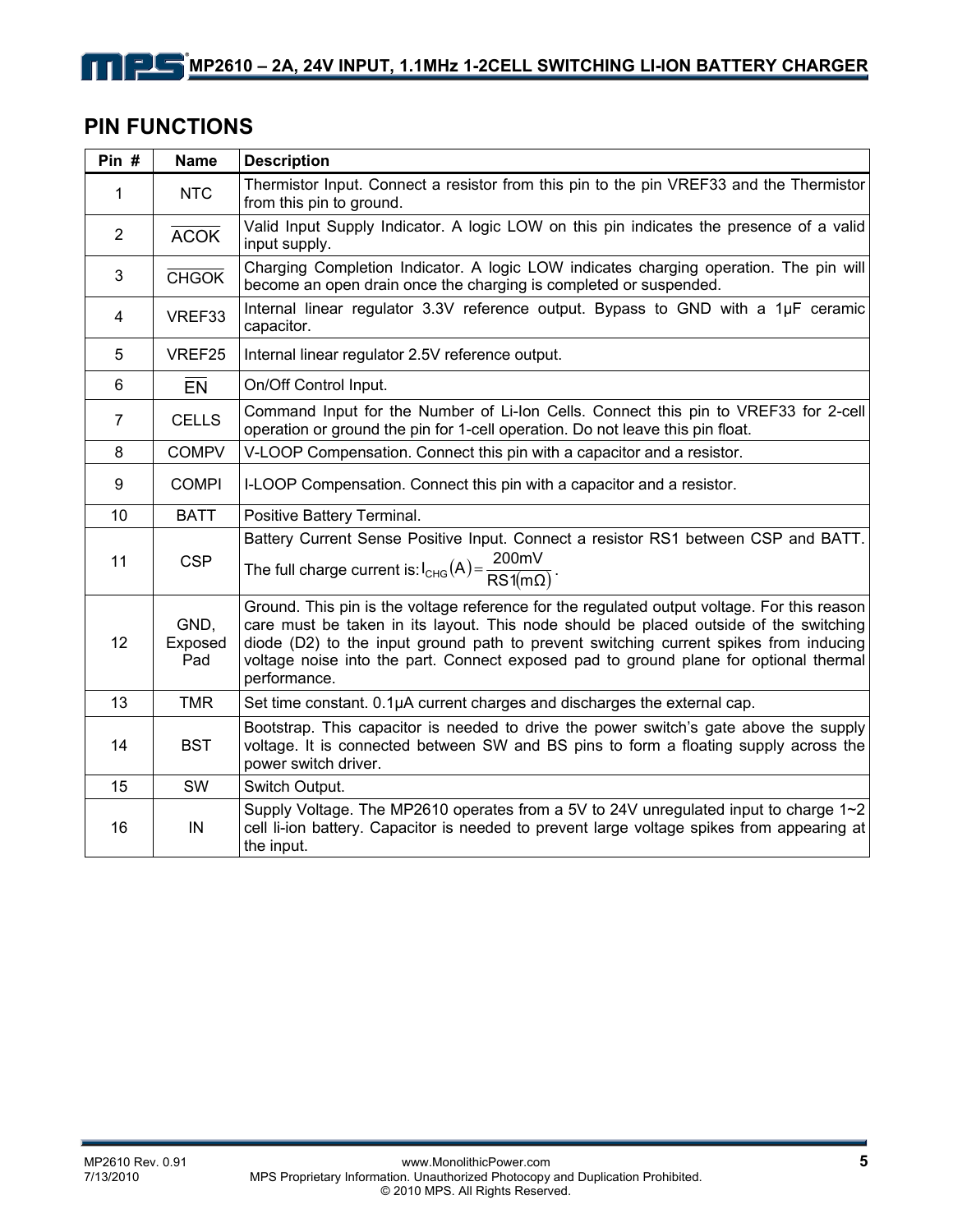### **TYPICAL PERFORMANCE CHARACTERISTICS**

**VIN=19V, C1=4.7uF, C2=22uF, L=4.7uH, RS1=100mΩ, Real Battery Load, TA=25ºC, unless otherwise noted.** 



 $I_{CHG}(A)$ 

MP2610 Rev. 0.91 **6**<br>T/13/2010 **MPS Proprietary Information. Unauthorized Photocopy and Duplication Prohibited.** MPS Proprietary Information. Unauthorized Photocopy and Duplication Prohibited. © 2010 MPS. All Rights Reserved.

 $V_{IN} (V)$   $V_{IN} (V)$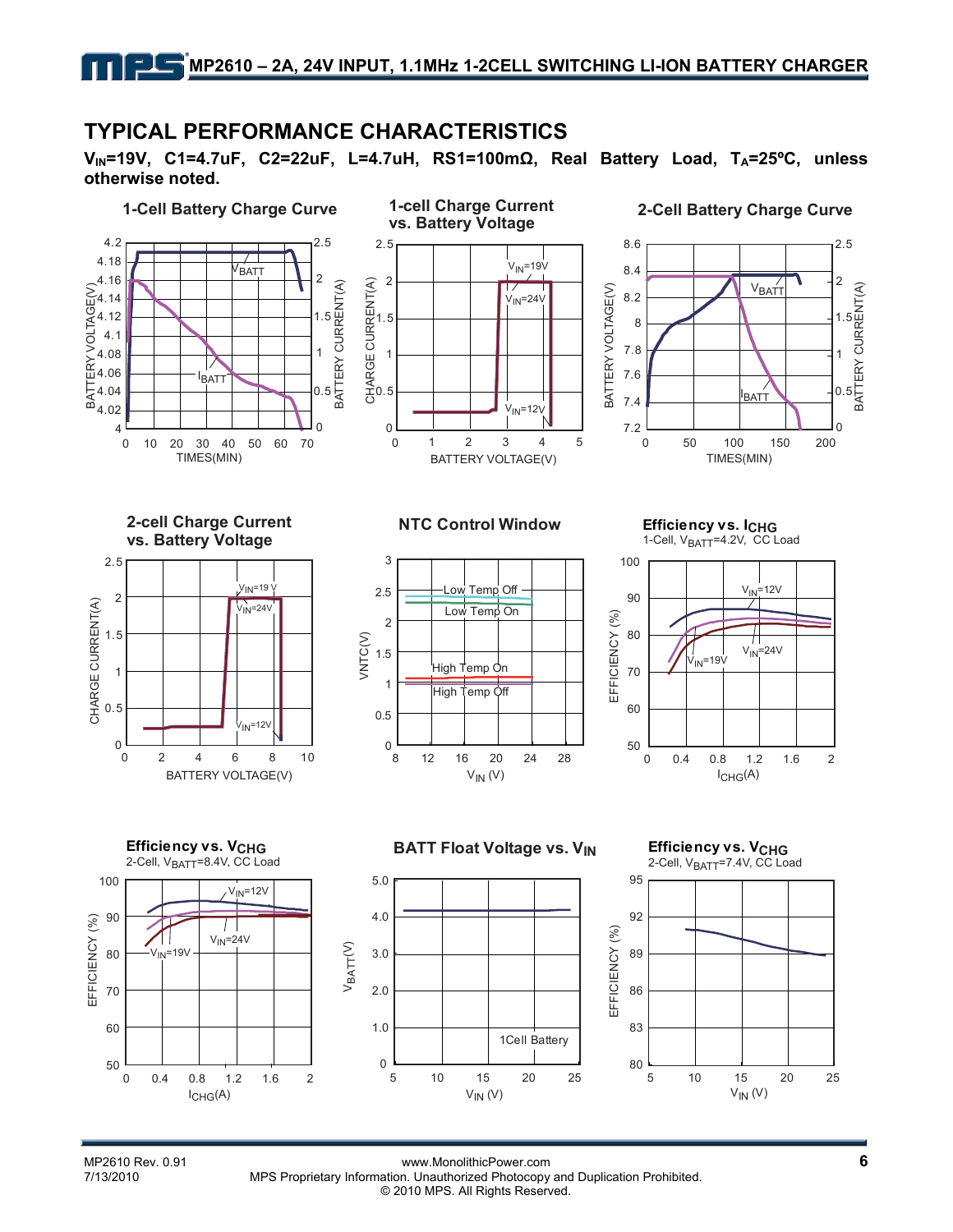### **TYPICAL PERFORMANCE CHARACTERISTICS** *(continued)*

**VIN=19V, C1=4.7uF, C2=22uF, L=4.7uH, RS1=100mΩ, Real Battery Load, TA=25ºC, unless otherwise noted.**



1-Cell, I<sub>CHG</sub>=2A, V<sub>BATT</sub>=4V



1-Cell, I<sub>CHG</sub>=2A, V<sub>BATT</sub>=4V







4ms/div



**VBATT** 2V/div

VSW 10V/div

IBATT 2A/div

VIN 10V/div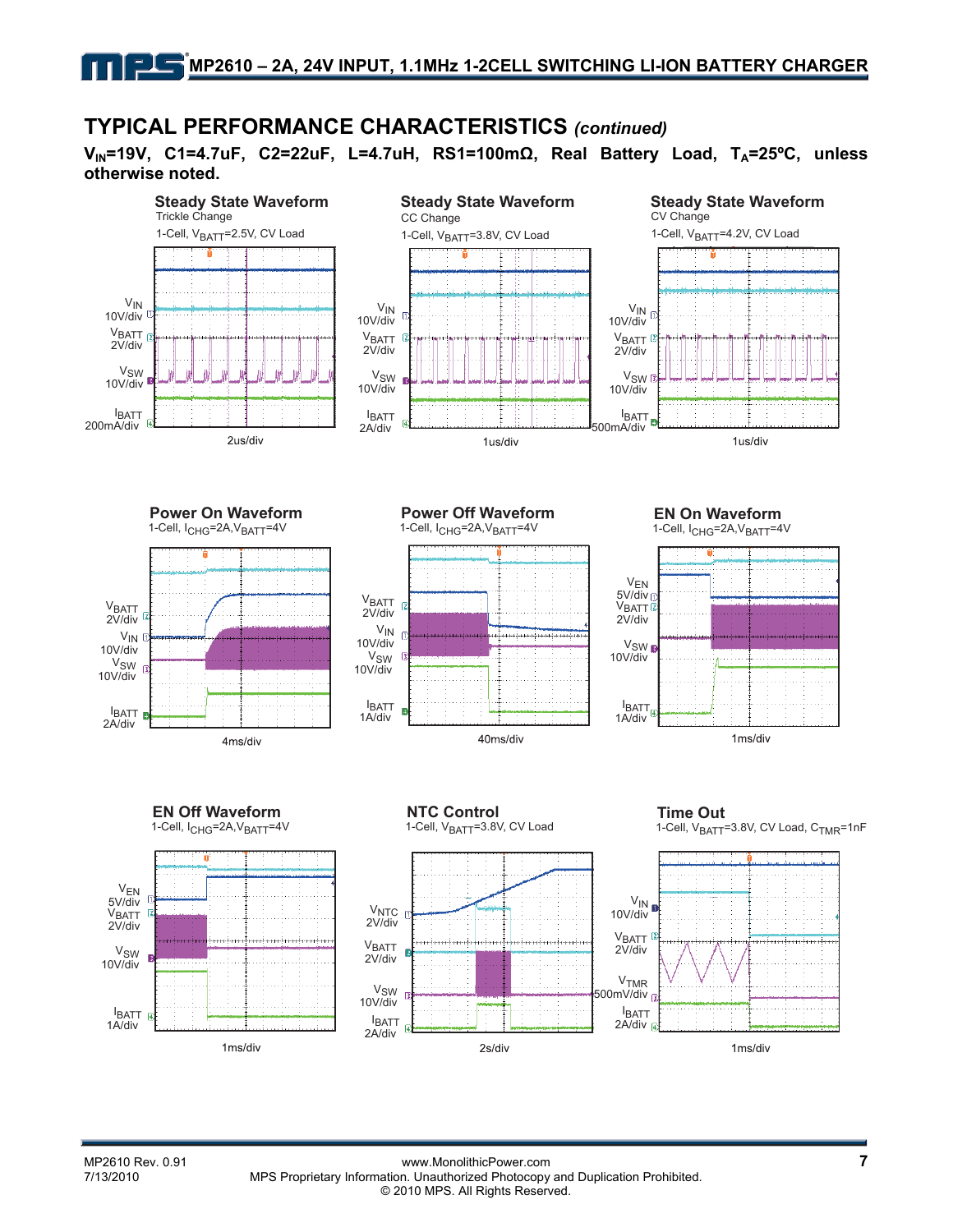**BLOCK DIAGRAM** 



**Figure 2—Function Block Diagram**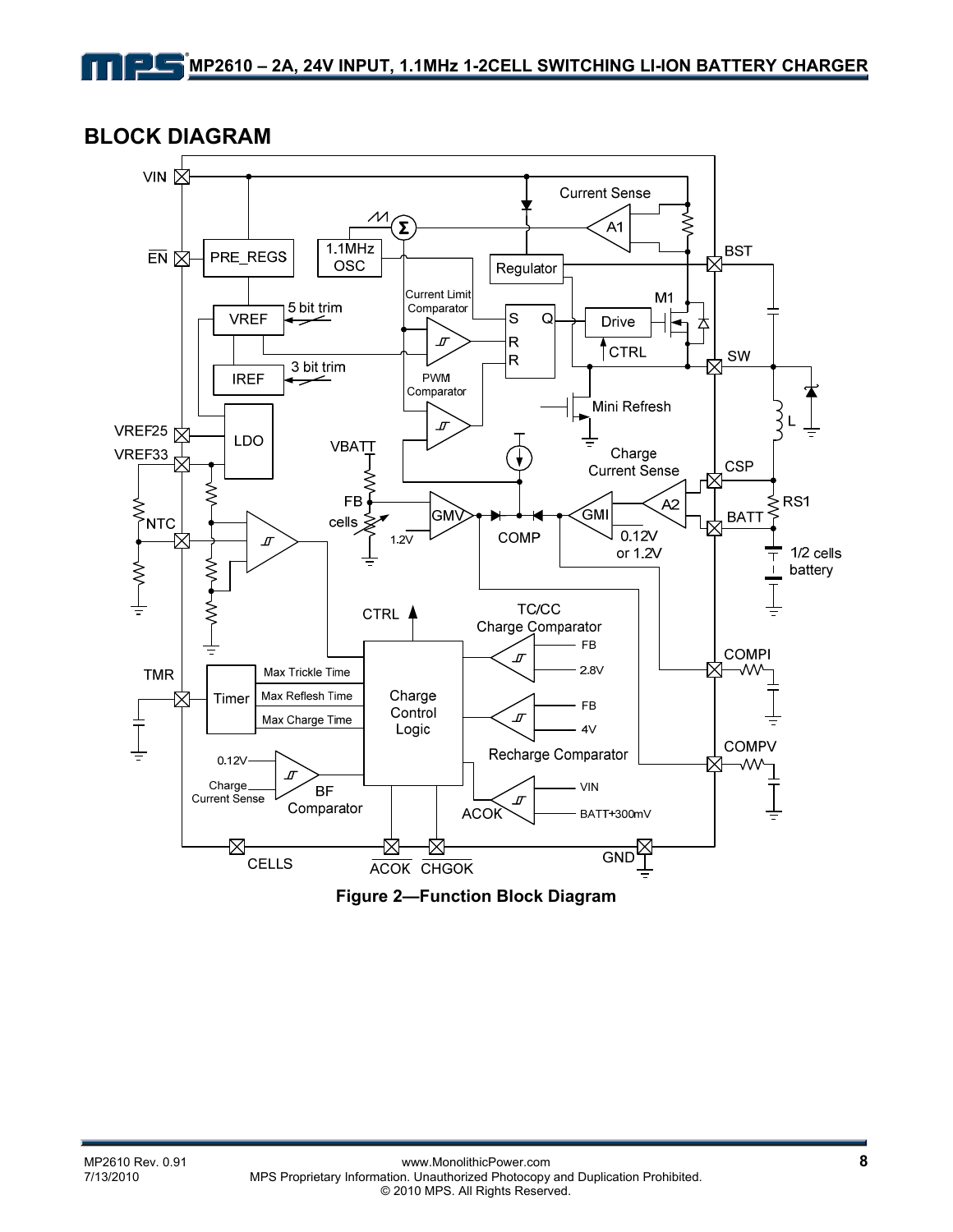### **OPERATION**

The MP2610 is a peak current mode controlled switching charger for use with Li-Ion batteries.

Figure 2 shows the block diagram. At the beginning of a cycle, M1 is off. The COMP voltage is higher than the current sense result from amplifier A1's output and the PWM comparator's output is low. The rising edge of the 1.1MHz CLK signal sets the RS Flip-Flop. Its output turns on M1 thus connecting the SW pin and inductor to the input supply.

The increasing inductor current is sensed and amplified by the Current Sense Amplifier A1. Ramp compensation is summed to the output of A1 and compared to COMP by the PWM comparator.

When the sum of A1's output and the Slope Compensation signal exceeds the COMP voltage, the RS Flip-Flop is reset and M1 is turned off. The external switching diode D2 then conducts the inductor current.

If the sum of A1's output and the Slope Compensation signal does not exceed the COMP voltage, then the falling edge of the CLK resets the Flip-Flop.

The MP2610 have two internal linear regulators power internal circuit, VREF33 and VREF25. The output of 3.3V reference voltage can also power external circuitry as long as the maximum current (50mA) is not exceeded. A 1μF bypass capacitor is required from VREF33 to GND to ensure stability.

The output of 2.5V reference voltage can not carry any load, and it can only be a voltage reference, like connecting it to the gate of a MOSFET.

In typical application, VREF25 should be float and no capacitor is required. It can only connect to a capacitor which is smaller than 100pF.

### **Charge Cycle (Mode change: Trickle→ CC→ CV)**

The battery current is sensed via RS1 (Figure 2) and amplified by A2. The charge will start in "trickle charging mode" (10% of the RS1 programmed current  $I_{\rm CC}$ ) until the battery voltage reaches 2.8V/cell. If the charge stays in the

"trickle charging mode till "timer out" condition is triggered, the charger is terminated. Otherwise, the output of A2 is then regulated to the level set by RS1. The charger is operating at "constant current charging mode." The duty cycle of the switcher is determined by the COMPI voltage that is regulated by the amplifier GMI.

When the battery voltage reaches the "constant voltage mode" threshold, the amplifier GMV will regulate the COMP pin, and then the duty cycle. The charger will then operate in "constant voltage mode."

#### **Automatic Recharge**

1 minute after the battery charging current drops below the termination threshold, the charger will cease charging and the CHGOK pin becomes an open drain. If for some reason, the battery voltage is lowered to 4.0V/Cell, recharge will automatically kick in.

#### **Charger Status Indication**

MP2610 has two open-drain status outputs: CHGOK and ACOK . The ACOK pin pulls low when an input voltage is greater than battery voltage 300mV and over the under voltage lockout threshold. CHGOK is used to indicate the status of the charge cycle. Table 1 describes the status of the charge cycle based on the CHGOK and ACOK outputs.

|  | Table 1-Charging Status Indication |
|--|------------------------------------|

| <b>ACOK</b> | <b>CHGOK</b> | <b>Charger status</b>                                     |  |
|-------------|--------------|-----------------------------------------------------------|--|
| low         | low          | In charging                                               |  |
| low         | high         | End of charge                                             |  |
| high        | high         | Vin < UVLO, thermal<br>shutdown, timer out, EN<br>disable |  |

#### **Timer Operation**

MP2610 uses internal timer to terminate the charge if the timer times out. The timer duration is programmed by an external capacitor at the TMR pin.

The trickle mode charge time is: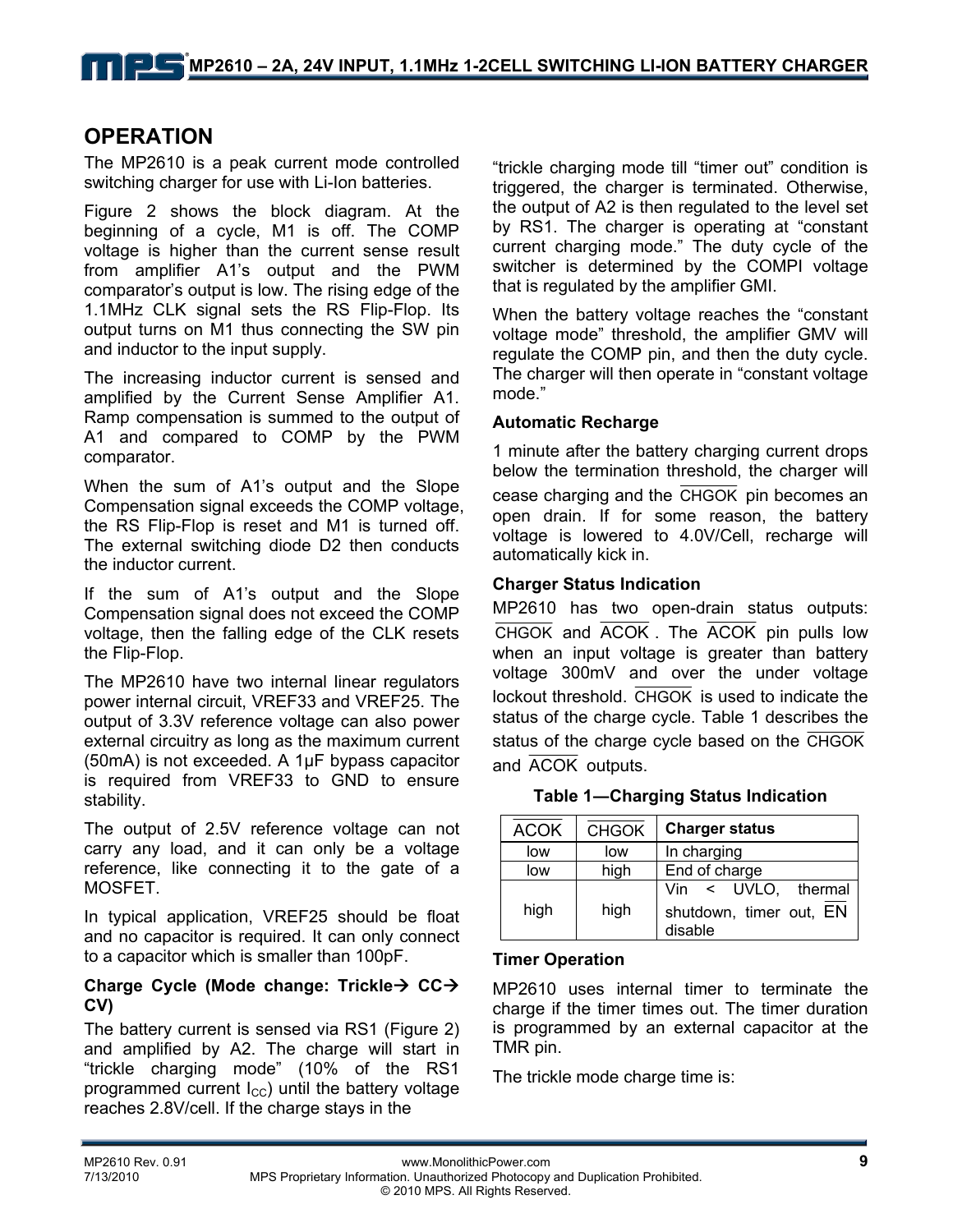$$
T_{\text{TICKLE\_TMR}} = 30 \text{mins} \times \frac{C_{\text{TMR}}}{0.1 \text{uF}}
$$

The total charge time is:

$$
T_{\text{TOTAL\_TMR}} = 3 \text{hours} \times \frac{C_{\text{TMR}}}{0.1 \text{uF}}
$$

#### **Negative Thermal Coefficient (NTC) Thermistor**

The MP2610 has a built-in NTC resistance window comparator, which allows MP2610 to sense the battery temperature via the thermistor packed internally in the battery pack to ensure a safe operating environment of the battery.

A resistor with appropriate value should be connected from VREF33 to NTC pin and the thermistor is connected from NTC pin to GND. The voltage on NTC pin is determined by the resistor divider whose divide ratio depends on the battery temperature. When the voltage of pin NTC falls out of NTC window range, MP2610 will stop the charging. The charger will restart if the temperature goes back into NTC window range.



**Figure 3—Li-Ion Battery Charge Profile**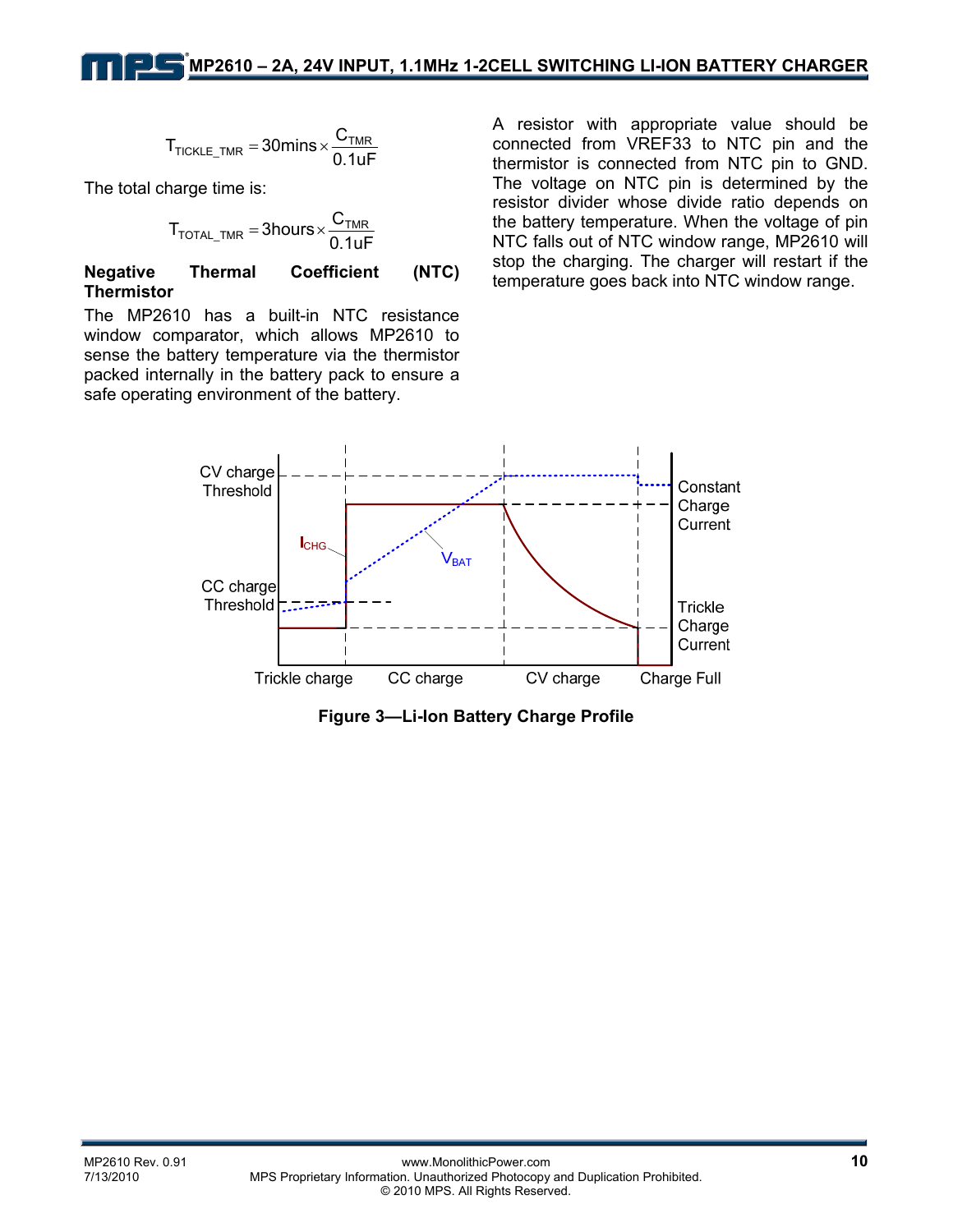

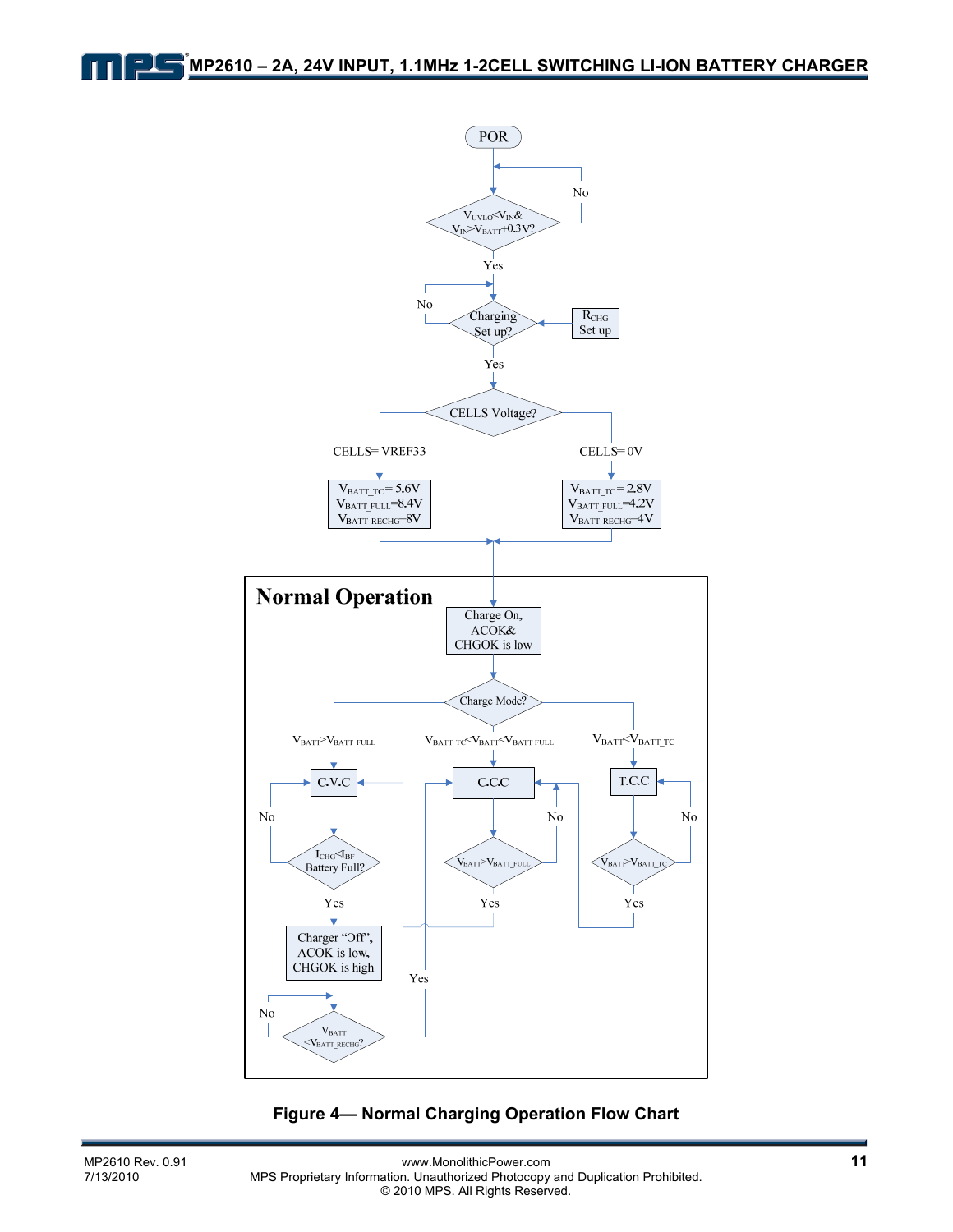

**Figure 5— Fault Protection Flow Chart**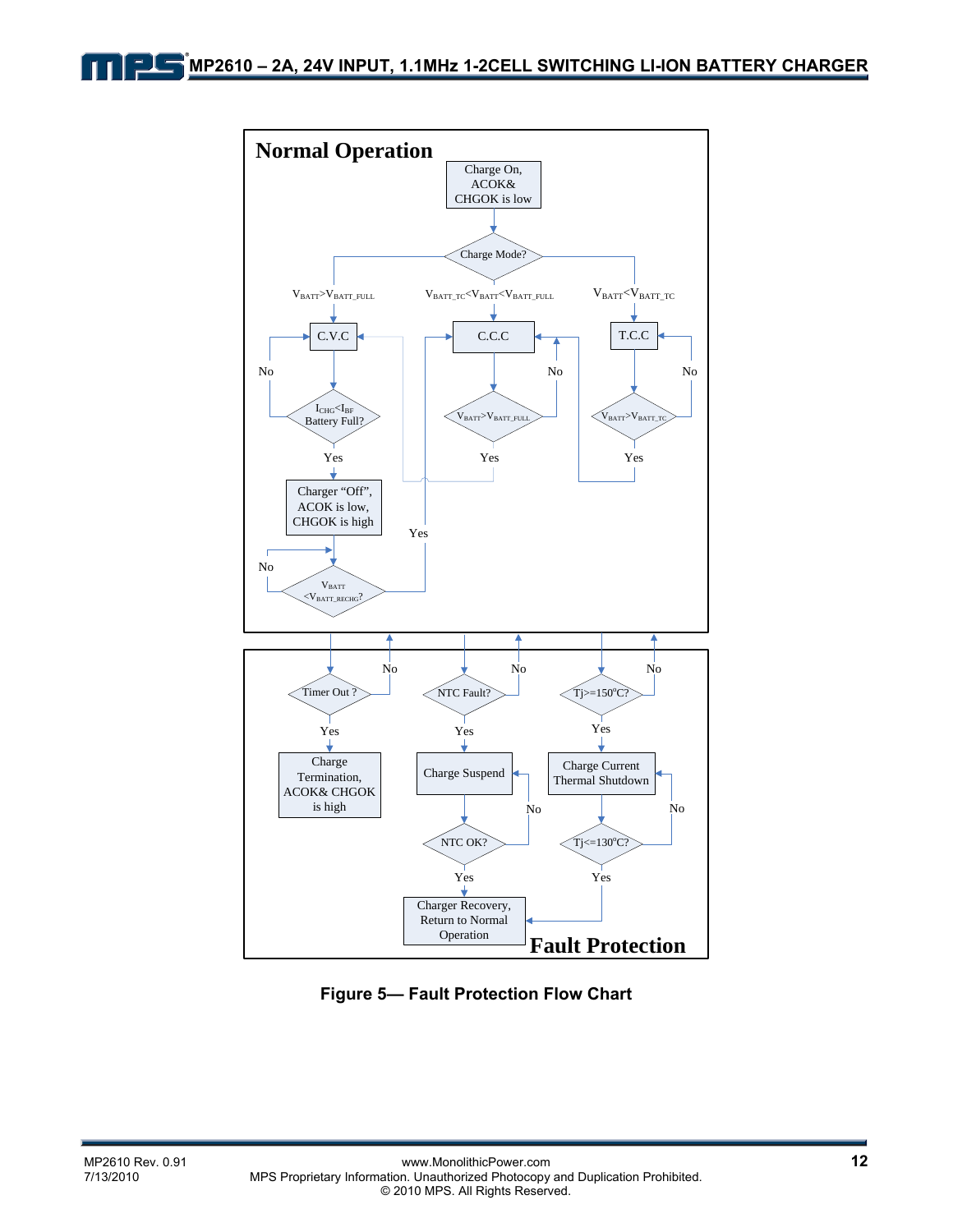### **APPLICATION INFORMATION**

#### **Setting the Charge Current**

The charge current of MP2610 is set by the sense resistor RS1 (Figure1). The charge current programmable formula is as following:

$$
I_{CHG}(A) = \frac{200 \text{mV}}{\text{RS1}(\text{m}\Omega)}\tag{1}
$$

Table2-I<sub>CHG</sub> Setting **ICHG(A) RS(mΩ)**  2 100 1.5 133 1 200 0.8 250 0.5 400

#### **Selecting the Inductor**

A 1µH to 10µH inductor is recommended for most applications. The inductance value can be derived from the following equation.

$$
L = \frac{V_{\text{OUT}} \times (V_{\text{IN}} - V_{\text{OUT}})}{V_{\text{IN}} \times \Delta I_{\text{L}} \times f_{\text{osc}}}
$$
(2)

Where  $\Delta I_L$  is the inductor ripple current. VOUT is 1/2 Cell battery voltage.

Choose inductor current to be approximately 30% if the maximum charge current, 2A. The maximum inductor peak current is:

$$
I_{L(MAX)} = I_{LOAD} + \frac{\Delta I_L}{2}
$$
 (3)

Under light load conditions below 100mA, larger inductance is recommended for improved efficiency.

For optimized efficiency, the inductor DC resistance is recommended to be less than 200mΩ.

#### **NTC Function**

As Figure 6 shows, the low temperature threshold and high temperature threshold are preset internally via a resistive divider, which are 73%·VREF33 and 30%·VREF33. For a given NTC thermistor, we can select appropriate R3 and R6 to set the NTC window.

In detail, for the thermistor (NCP18XH103) noted in above electrical characteristic,

At 0 $^{\circ}$ C, R<sub>NTC\_Cold</sub> = 27.445kΩ;

At 50°C,  $R_{NTC-Hot}$  = 4.1601kΩ.

Assume that the NTC window is between 0ºC and 50ºC, the following equations could be derived:

$$
\frac{\text{R6//R}_{\text{NTC\_Gold}}}{\text{R3} + \text{R6//R}_{\text{NTC\_Gold}}} = \frac{V_{\text{TH\_Low}}}{\text{VREF33}} = 73\% \tag{4}
$$

$$
\frac{\text{R6//R}_{\text{NTC\_Hot}}}{\text{R3} + \text{R6//R}_{\text{NTC\_Hot}}} = \frac{V_{\text{TH\_High}}}{\text{VREF33}} = 30\% \tag{5}
$$

According to equation (4) and equation (5), we can find that  $R3 = 9.63k$  and  $R6 = 505k$ .

To be simple in project, making R3=10k and R6 no connect will approximately meet the specification.





#### **Selecting the Input Capacitor**

The input capacitor reduces the surge current drawn from the input and also the switching noise from the device. The input capacitor impedance at the switching frequency should be less than the input source impedance to prevent high frequency switching current passing to the input. Ceramic capacitors with X5R or X7R dielectrics are highly recommended because of their low ESR and small temperature coefficients. For most applications, a 4.7µF capacitor is sufficient.

#### **Selecting the Output Capacitor**

The output capacitor keeps output voltage ripple small and ensures regulation loop stability. The output capacitor impedance should be low at the switching frequency. Ceramic capacitors with X5R or X7R dielectrics are recommended.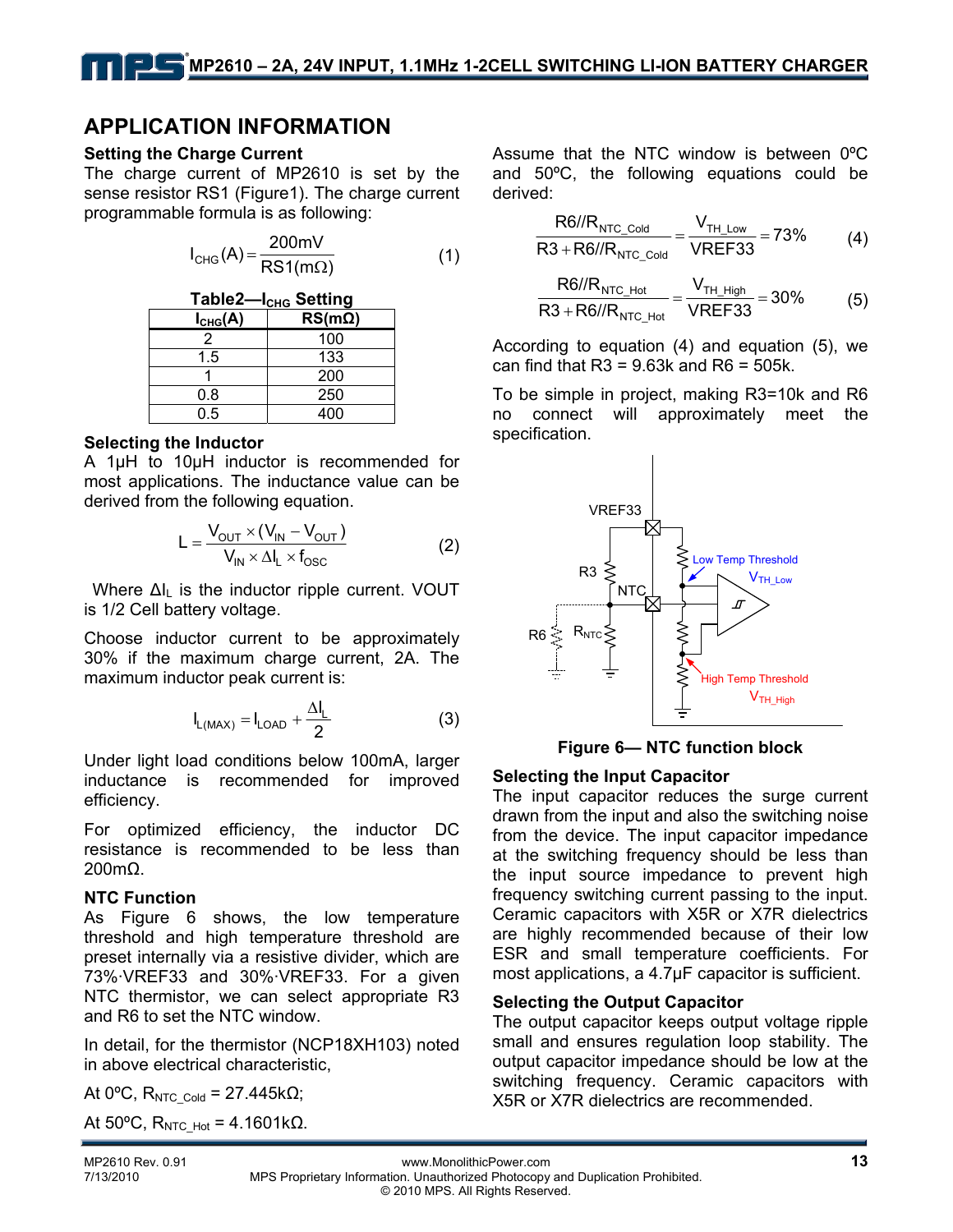### **PC Board Layout**

The high frequency and high current paths (GND, IN and SW) should be placed to the device with short, direct and wide traces. The input capacitor needs to be as close as possible to the IN and GND pins. The external feedback resistors should be placed next to the FB pin. Keep the switching node SW short and away from the feedback network.

#### **Application for USB Input**

When a USB is selected as the power source of the switching charger, the typical application circuit is as figure 7 shows. One PMOS is used instead of the block diode D1 to low down the

voltage drop, and realizing less minimum input to charge a single cell battery full. The charge current is set to be 1A to satisfy turbo USB or 5Vin Wall-Adapter specification requirement and realize the fast charging.

Figure 8 is the typical charging curve. The charge current can't keep constant at the setting value during the operation at the constant current charging mode. It drops down when the maximum duty of the part is hit. Set the charge current lower, the constant current charge duration will be extended. Results illuminates that MP2610 is reasonable for the usual USB input application.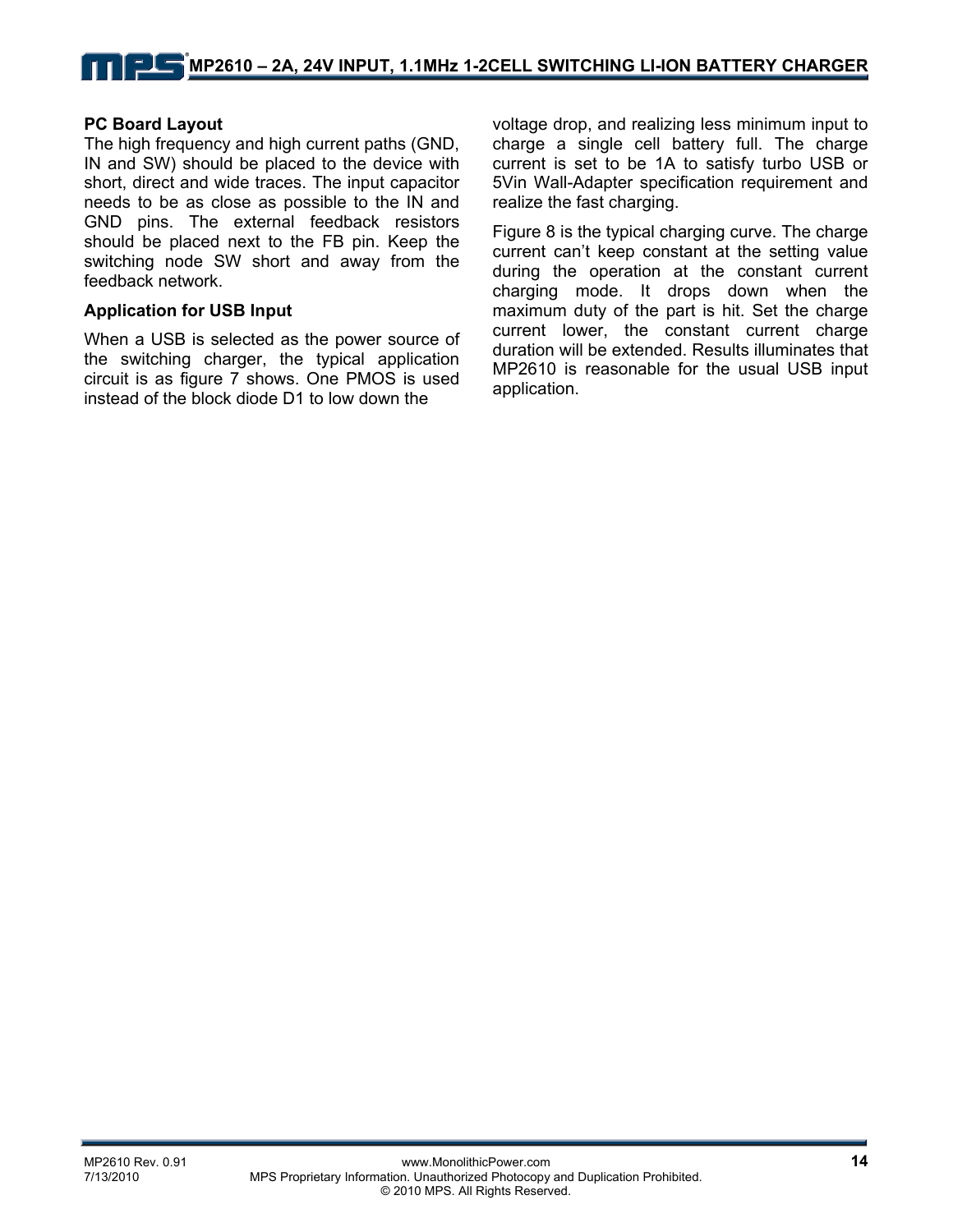

**Figure 8— Battery Charge Curve @ USB In**